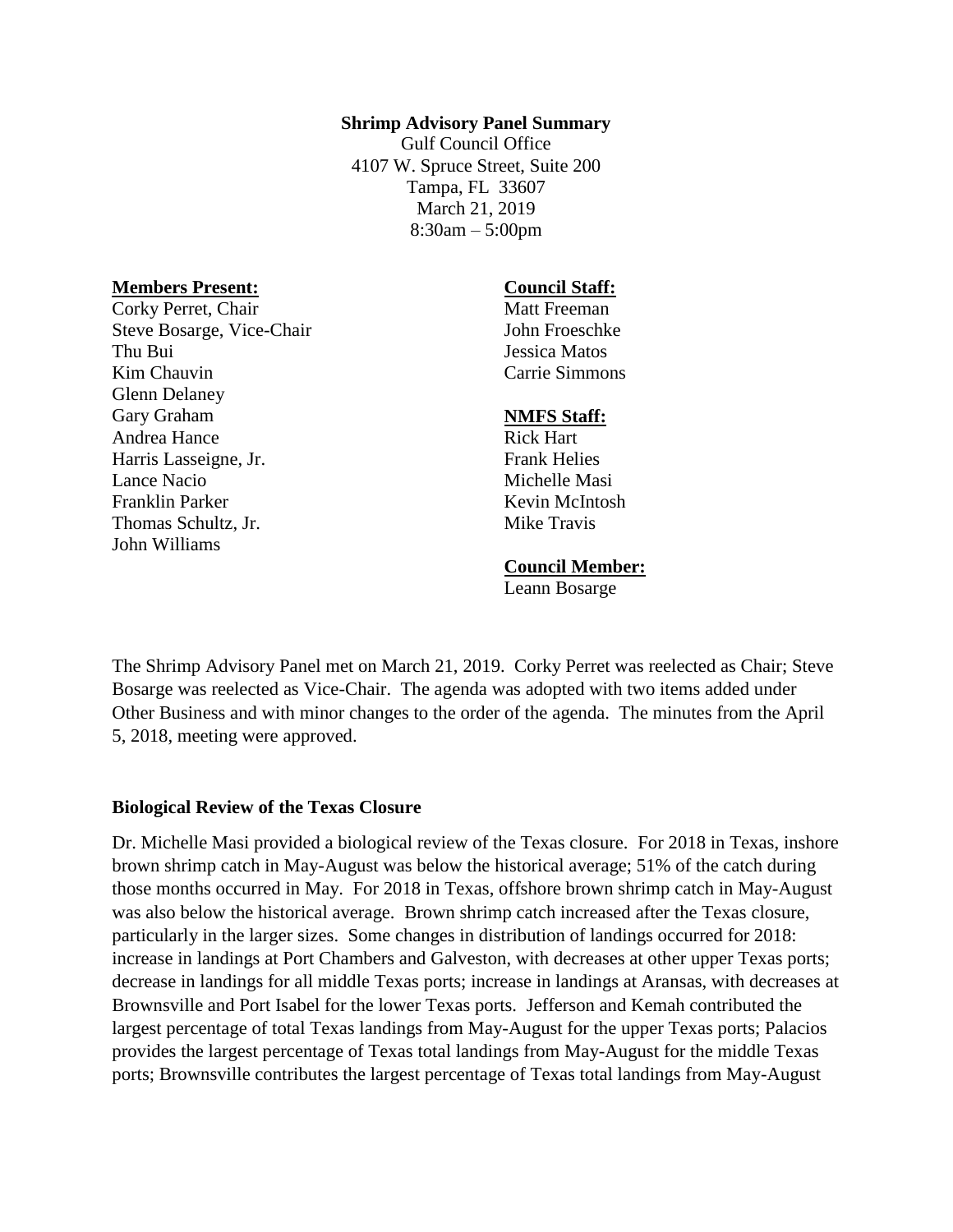for the lower TX ports. White shrimp catch off Texas from July-August was below average again for 2018.

Following Dr. Masi's presentation and Dr. Hart's presentations on stock assessments and juvenile red snapper effort threshold, the AP then made the following motion:

## **Motion: To continue the Texas closure for the coming year in conjunction with the state of Texas closure out to 200 miles for 2019.**

### **Motion carried with no opposition.**

### **Review of the Updated Stock Assessments for Brown, White, and Pink Shrimp**

Dr. Rick Hart reviewed the stock assessment updates for brown, white, and pink shrimp for 2017. None of the stocks are overfished or undergoing overfishing. While pink, brown, and white shrimp spawning stock biomasses are above the overfished reference points, pink and brown shrimp spawning stock biomasses have decreased in the past few years, and Dr. Hart will be further investigating. Dr. Hart noted that the brown shrimp stock assessment model is parameterized as an annual model with seasons. The pink and white shrimp stocks are modeled in monthly intervals, with the months modeled as years within the assessment framework. The AP inquired about including the Louisiana East shrimp surveys similar to what is being done on the west side. Dr. Hart responded that the stock's response to the eastern surveys was not as indicative as it is on the west side, according to the model. Dr. Hart also reviewed CPUE and the juvenile red snapper effort threshold. CPUE in 2017 is still high in all three stocks. Effort in the juvenile red snapper zone, 10-30 fathom of statistical zones 10-21, was reduced by 67.03%, slightly more than the 67% required reduction.

# **NMFS SERO Permits Office Presentation**

In response to questions and discussion from the Shrimp AP's meeting in 2018, Mr. McIntosh provided a presentation regarding renewal of federal Gulf of Mexico shrimp permits using the web-based Southeast Fisheries Permit system. The AP conveyed that this online system has a much greater ease of use as compared to the previous paper form system.

### **Unique Identifier and Related Data Issues in the Gulf Shrimp Fishery**

Dr. Travis provided a presentation regarding unique identifier and related issues in the Gulf shrimp fishery landings data. Dr. Travis discussed several issues, such as an inability to accurately identify vessels, dealers, and fishermen/businesses across states, as well as inaccurate or missing size data. These issues have had multiple implications, such as an inability to use recent years of landings data for the Amendment 18 analysis and annual economic reports, be responsive to the Council's request for an economic analysis of the Texas Closure, and reduced accuracy in the stock assessments. Suggestions to address these issues included requesting the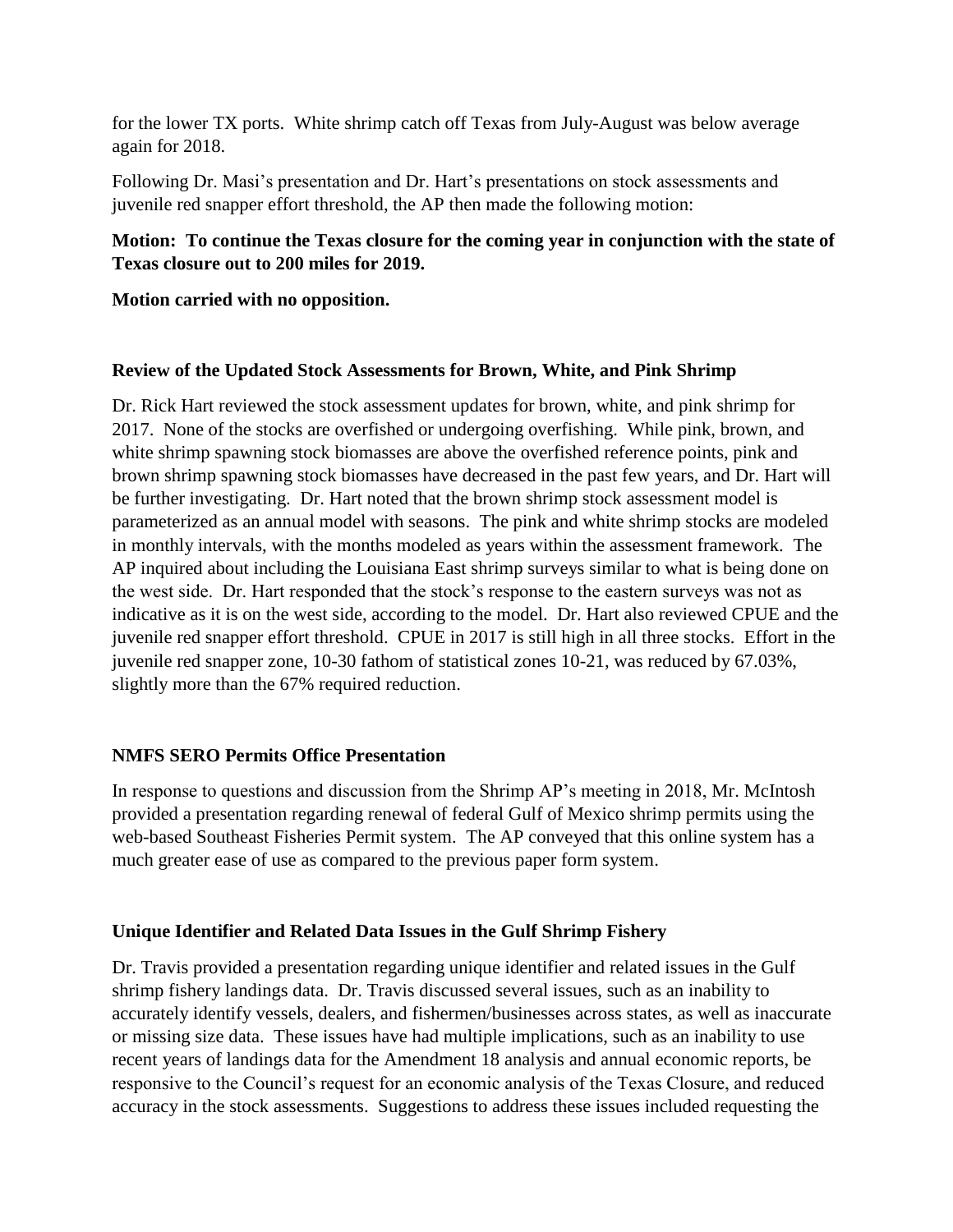Council to apply current federal dealer and electronic dealer reporting requirements to Gulf shrimp dealers, improved coordination between Fisheries Information Network (FIN) partners to improve data quality, and encourage FIN partners to move towards a data management system comparable to the Atlantic Coastal Cooperative Statistics Program (ACCSP).

Following a discussion, the AP made the following motion:

# **Motion: To have the Science Center develop a presentation on ACCSP data reporting and sharing mechanisms relative to the Gulf shrimp industry and that the Gulf Council will convene a shrimp data workshop with the appropriate stakeholders represented.**

# **Motion carried with no opposition.**

Note: The AP provided Council staff with editorial authority on the motion.

# **Review of the Shrimp Amendment 18**

Dr. Freeman presented the final draft of Shrimp Amendment 18, including the Council's current preferred options. After discussing the options in Action 1, the Shrimp AP noted that while Option c would provide additional days to fish, which would be an economic benefit to the shrimp industry, in the spirit of compromise, Preferred Option b would be acceptable. The AP then made the following motion:

# **Motion: In Action 1, preferred option b be the preferred.**

**Action 1, Preferred Option b:** Modify the target reduction goal for juvenile red snapper of shrimp trawl bycatch mortality from 67% less than the benchmark years of 2001-2003 to 60%.

# **Motion carried with no opposition.**

The Shrimp AP asked for clarification on the term 'ABC' in the Preferred Option. Council staff clarified that only royal red shrimp has an ABC and that language can be added to the discussion to note that. It also makes the language standardized for all framework procedures. The Shrimp AP asked if allowing changes for the target reduction goal for juvenile red snapper mortality through the open framework documentation process could potentially bring about both reductions as well as increases in the target reduction goal more quickly. Council staff noted that either type of change could occur, but the Shrimp AP also noted that these changes would likely happen through the amendment process regardless of how quickly it may happen. The AP then made the following motion:

# **Motion: The Shrimp AP supports Action 2, provided the AP has an opportunity to provide input to the Council before final action is taken.**

# **Motion carried with no opposition.**

The Shrimp AP noted that, compared to other amendments, the Purpose and Need section does not address optimal yield and asked why. The AP felt that optimal yield should be in this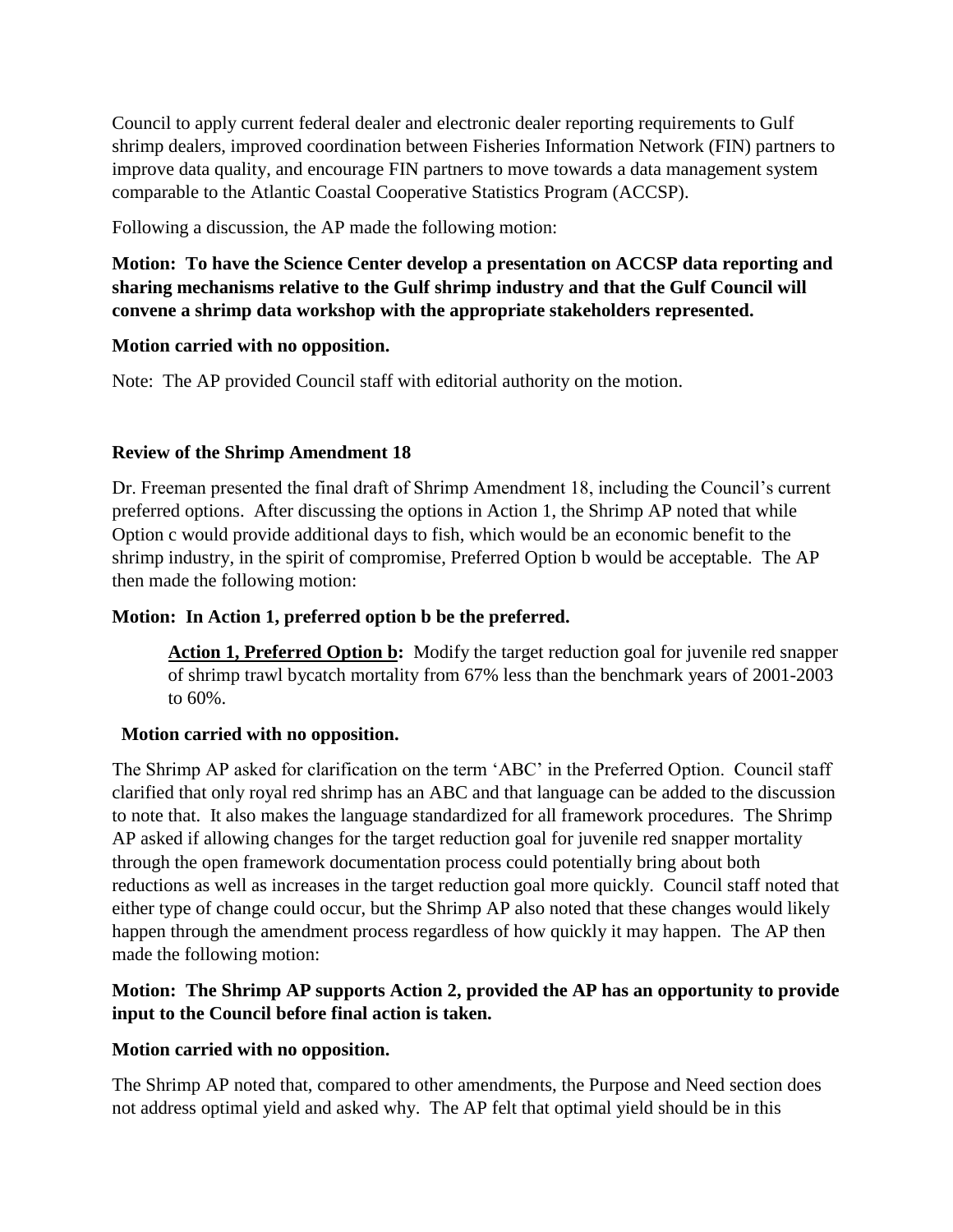section. One member of SERO staff noted that the document is a Categorical Exclusion and that the document may not need a Purpose and Need; another member of SERO staff disagreed with this.

### **Other Business**

#### *Monitoring and Research Priorities Review*

Dr. Simmons presented the Monitoring and Research Priorities Review from 2015-2019 and asked for recommendations for the upcoming grant cycle from 2020-2024. Council staff provided an overview of how frequently these research and monitoring priorities are updated as well as how they are utilized by state and federal funding agencies and research funding opportunities. The AP suggested updating section d. Estimation of Bycatch as well as section e. Estimation of Discards, especially with regards to recreational red snapper management changes (i.e., minimum size limits and seasons) and the various state data collection programs. It was noted that the correct estimation of commercial discards and discard mortality rates by gear was equally important. The AP also suggested research into whether Gulf restaurants label seafood products as domestic or international and quantification of restaurant labeling accuracy.

## *Discussion on Artificial Reef Zones in Federal Waters*

The AP discussed that two artificial reef zones are being proposed in the Exclusive Economic Zone off the coast of Mississippi, which would be placed in areas of high shrimp effort and would negatively impact the shrimp industry. They noted that there seemed to be little to no public hearings or notices. An AP member stated that the shrimp industry is losing fishing grounds due to placement of certain artificial reefs. The AP inquired why the Council was not notified of this. Council staff stated that it appeared from the maps and materials presented that this proposed placement of artificial structures should have triggered an essential fish habitat (EFH) consultation. Following a discussion about how to proceed, the AP then made the following motion:

**Motion: The AP is concerned about the potential placement of artificial reef zones in federal waters off Mississippi that are proposed in historically productive shrimping grounds. That the Council take action with the appropriate federal agencies, including sending a letter to the relevant federal authorities expressing their concerns.**

**Motion carried with no opposition.**

### *New TED Tag System in Louisiana*

The AP discussed the new Louisiana Sea Grant TED tag program which was implemented in 2019. This program provides a visual notification (tag) that, on that date, a LA Sea Grant agent found everything in terms of TEDs to be in compliance on a vessel. The tags have no authority